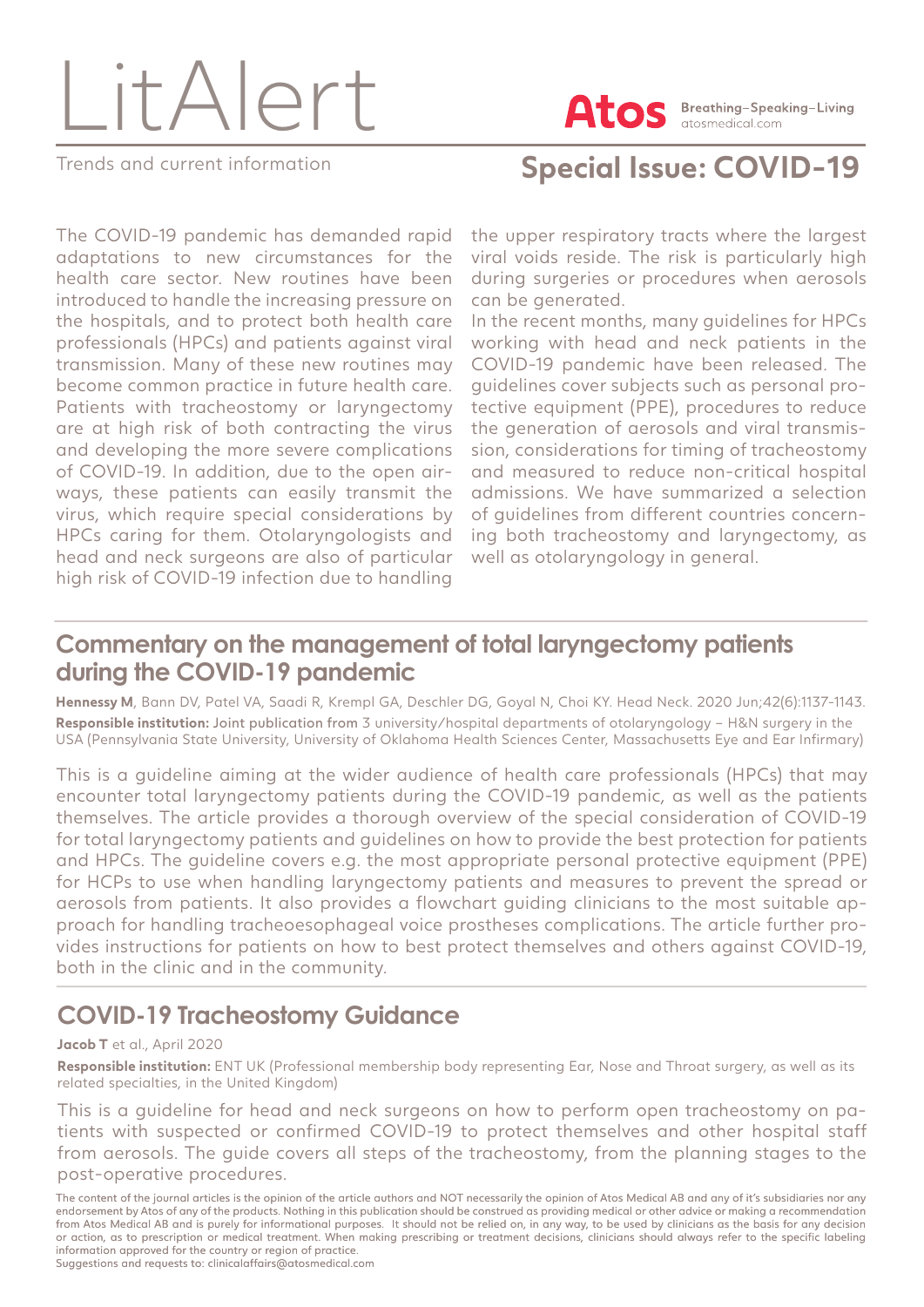

## **Managing head and neck cancer patients with tracheostomy or laryngectomy during the COVID-9 pandemic**

**Maxwell P**, Kligerman MP, Vukkadala N, Tsang RKY, Sunwoo JB, Holsinger FC, Chan JYK, Damrose EJ, Kearney A, Starmer HM. Head Neck. 2020 Jun;42(6):1209-1213.

**Responsible institutions:** Stanford University (USA), The Chinese University of Hong Kong (Hong Kong) and University of Hong Kong (Hong Kong)

This article summarizes recommendations for minimizing the risk of aerosol generation from laryngectomy and tracheostomy patients. The recommendations cover topics such as closedcircuit ventilation, cuffed tracheostomy tubes, HMEs, appropriate personal protective equipment, hand hygiene, and minimal manipulation of tracheostomy tubes.

#### **Safe management of laryngectomized patients during the COVID-19 pandemic**

Parrinello G, Missale F, Sampieri C, Luigi A, Carobbio C, Peretti. Oral Oncol. 2020 Apr 24;107:104742. **Responsible institutions:** Department of Surgical Sciences and Integrated Diagnostics, University of Genoa and Department of Molecular and Translational Medicine, University of Brescia, Italy.

This Editorial discusses the risk of COVID-19 in the context of laryngectomy and tracheostomy. Different measures to protect laryngectomy and tracheostomy patients, and HCPs working with them, are suggested. For instance, the authors recommend the regular use of both a surgical face mask and an HME-F (Provox Micron HME) for all laryngectomy patients.

## **NVIC tracheostomy protocol COVID-19**

**Fikkers B**, April 2020

**Responsible institution:** NVIC (Dutch Society of Intensive Care Medicine)

**Weblink**: https://nvic.nl/sites/nvic.nl/files/NVIC%20tracheotomieprotocol2020%20definitief%20april2020%20versie2\_0. pdf [In Dutch]

This is a complement to the existing NVIC tracheostomy protocol specifically adapted to protect HCPs in the COVID-19 crisis. The protocol was compiled based on recommendations from the Dutch ENT association, international scientific associations and scientific literature.



# **Tracheostomy Management during the COVID-19 Pandemic**

**Goldman RA**, Swendseid B, Chan JYK, Lewandowski M, Adams J, Purcell M, Cognetti DM. Otolaryngol Head Neck Surg. 2020 Apr 28:194599820923632.

**Responsible institution:** American Academy of Otolaryngology–Head and Neck Surgery Foundation

This commentary, aimed at health care institutions, provides guidelines for the care of open airways of both tracheostomy and laryngectomy patients. The authors recommend that the guidelines are followed for all tracheostomy and laryngectomy patients, including those without confirmed or suspected COVID-19. The article describes different measures to protect health care workers by reducing the spread of droplets, including improvised methods to create closed systems using supplies commonly available in hospital settings.

The content of the journal articles is the opinion of the article authors and NOT necessarily the opinion of Atos Medical AB and any of it's subsidiaries nor any endorsement by Atos of any of the products. Nothing in this publication should be construed as providing medical or other advice or making a recommendation from Atos Medical AB and is purely for informational purposes. It should not be relied on, in any way, to be used by clinicians as the basis for any decision or action, as to prescription or medical treatment. When making prescribing or treatment decisions, clinicians should always refer to the specific labeling information approved for the country or region of practice.

Suggestions and requests to: clinicalaffairs@atosmedical.com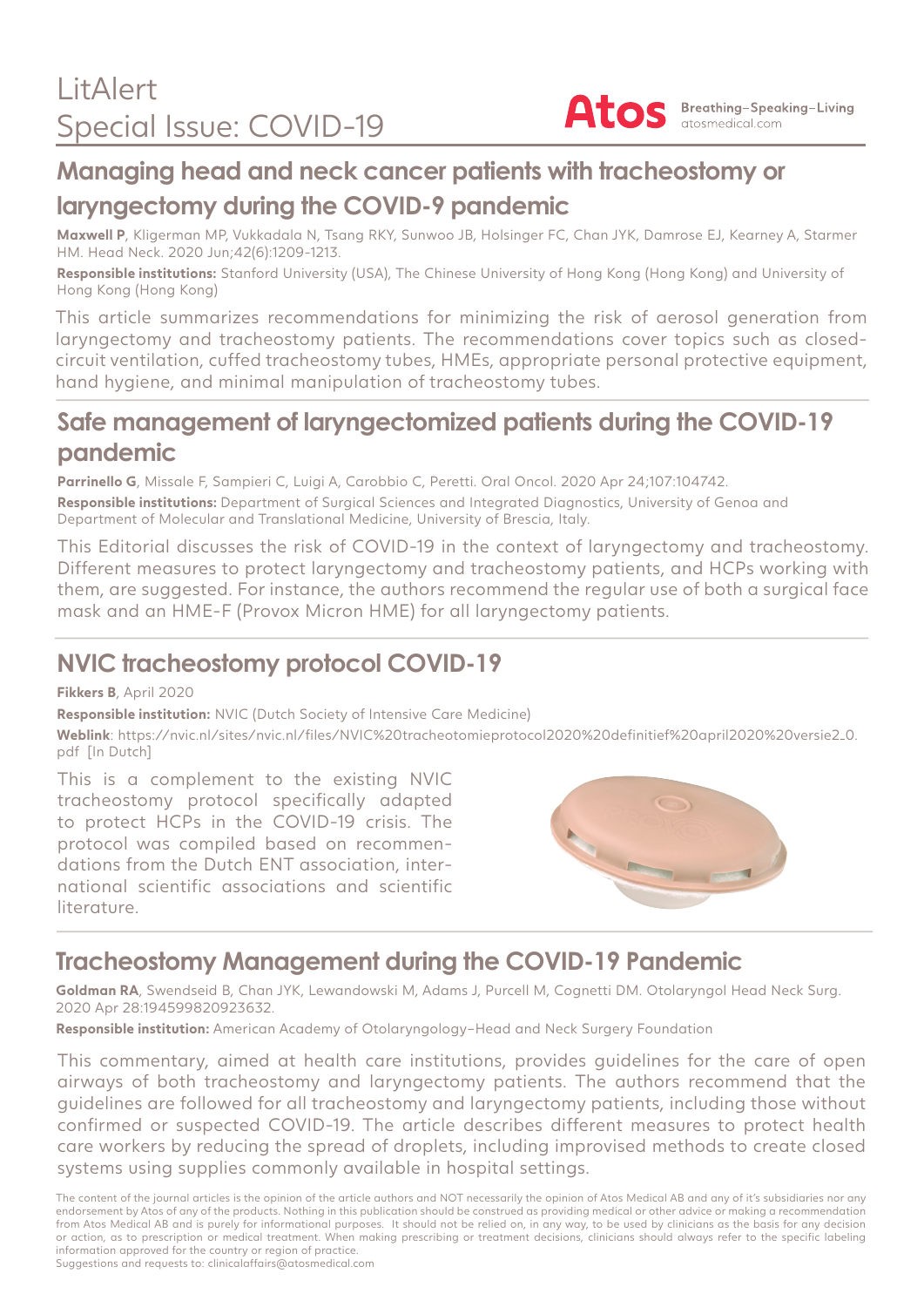

## **Multidisciplinary guidance for safe tracheostomy care during the COVID-19 pandemic: the NHS National Patient Safety Improvement Programme (NatPatSIP)**

**McGrath BA**, Ashby N, Birchall M, Dean P, Doherty C, Ferguson K, Gimblett J, Grocott M, Jacob T, Kerawala C, Macnaughton P, Magennis P, Moonesinghe R, Twose P, Wallace S, Higgs A. Anaesthesia. 2020 May 12. **Responsible institution:** Consensus guideline developed for the UK National Health Services (NHS) by expert opinions from different UK stakeholder organizations involved in tracheostomy care

This is a guideline for tracheostomy care developed for the NHS to reduce the risk of infections of hospital staff during the COVID-19 crisis. An important incentive was the concern that, due to the high pressure on the health care system, management of tracheostomy patients would be carried out by staff without prior experience. Topics covered by this guideline include: infectivity of patients with respect to tracheostomy indications and timing; aerosol-generating procedures and risks to staff; insertion procedures; and management following tracheostomy.

## **NTSP considerations for tracheostomy in the Covid-19 outbreak**

**Responsible institution:** UK National Tracheostomy Safety Project (NTSP)

**Weblink:** https://www.entuk.org/sites/default/files/files/NTSP%20COVID-19%20tracheostomy%20guidance%2020-Mar-2020.pdf

This guideline is primarily aimed at HCPs within NHS, but should also be applicable in other health care systems. It covers the care of COVID-19 patients with tracheostomy (ventilated and nonventilated), emergency management, and consideration when performing new tracheostomies. There are also guidelines regarding how to care for existing patients with tracheostomy or laryngectomy.

### **Paediatric Tracheostomy and Tracheostomy Long-Term Ventilated Care during the COVID Pandemic**

**Doherty C**, Neal R, Wilkinson S, Bateman N, Bruce I, Russell J, BA McGrath BA

**Responsible institution:** Paediatric working party of the UK National Tracheostomy Safety Project (NTSP)

**Weblink:** http://www.tracheostomy.org.uk/storage/files/NTSP%20Paed%20Tracheostomy%20and%20LTV%20during%20 COVID%20FINAL%2008042020.pdf

This is a guideline specifically developed for HCPs and social workers working with children with tracheostomy or long-term ventilation (LTV) during the COVID-19 pandemic. It was developed to protect staff, patients and the public from the spread of COVID-19. Another aim was to reduce preventable hospital admissions of children with tracheostomy or LTV to maximize available health care resources. The guideline covers recommendations for health care workers concerning PPEs in different situations, measures to reduce aerosols and special care regimes.

There are also guidelines for parents of children

with tracheostomy or LTV on how to reduce the risk of being infected or spreading the virus.



The content of the journal articles is the opinion of the article authors and NOT necessarily the opinion of Atos Medical AB and any of it's subsidiaries nor any endorsement by Atos of any of the products. Nothing in this publication should be construed as providing medical or other advice or making a recommendation from Atos Medical AB and is purely for informational purposes. It should not be relied on, in any way, to be used by clinicians as the basis for any decision or action, as to prescription or medical treatment. When making prescribing or treatment decisions, clinicians should always refer to the specific labeling information approved for the country or region of practice.

Suggestions and requests to: clinicalaffairs@atosmedical.com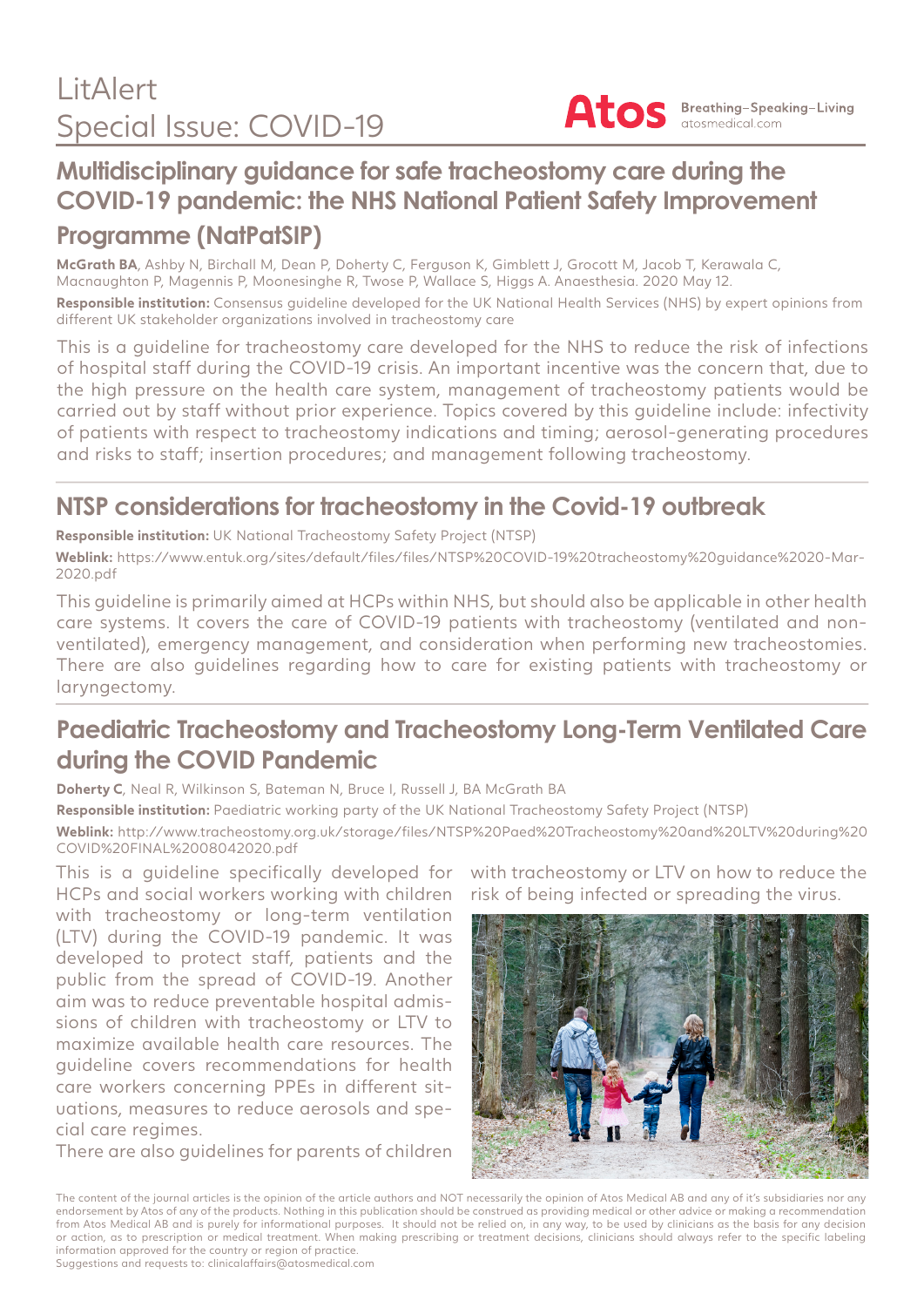

#### **Procedural Precautions and Personal Protective Equipment During Head and Neck Instrumentation in the COVID-19 Era**

Panuganti B A, Pang J, Califano J, Jason Y K Chan J Y K. Head Neck. 2020 Apr 29. Doi: 10.1002/hed.26220.

**Responsible institutions:** University of California-San Diego, USA and The Chinese University of Hong Kong, Hong Kong.

This is a guideline for protection of otolaryngologists during the COVID-19 pandemic. It gives recommendations of the most appropriate PPE and other precautions for specific procedures and settings (COVID-19 testing, airway procedures including tracheostomy, different types of head and neck surgery and outpatient clinic).

# **Chirurgische Aspekte zur Tracheostomie bei Covid-19 positiven**

Patienten (Translated title: Surgical aspects of tracheostomy in Covid-19 positive patients)

**Lindemann J**, Böhm F, Hoffmann T, Müller A, Jäckel M, Löwenheim H, Guntinas-Lichius O, Deitmer T, Dietz A. **Responsible institution:** German Society for Otolaryngology, Head and Neck Surgery (DGHNO-KHC) and its working group on laryngology and tracheal diseases

**Weblink:** https://cdn.hno.org/media/Corona-Ticker/SN\_Chirurg\_Aspekte\_Tracheostomie\_Covid-19.pdf

This is a German guideline with recommendation of how to plan and perform a tracheostomy during the COVID-19 pandemic to prevent viral transmissions.

## **The Kelley Circuit: A solution for the management of in-hospital selfventilating tracheostomy patients, providing humidification and filtration, with closed circuit suctioning.**

**Kelley J,** Gallagher F, Steele A.

**Responsible institution:** The Wellington hospital London, UK **Weblink:** http://www.tracheostomy.org.uk/storage/files/The%20Kelley%20Circuit%20For%20Tracheostomy.pdf

This paper presents initials observations from testing the so-called Kelley Circuit on tracheostomy patients. The Kelley Circuit is a closed suction system for non-ventilated tracheostomy patients developed for protection against viral transmission during the COVID-19 pandemic. It provides both filtration and humidification of the air by incorporating the filter HME (HME-F) ProTrach XtraCare. The system was tested on four patients and results were overall positive; two patients experienced a reduction in mucus and no adverse effects were observed. Clinicians found the system easy to use and experienced reduced anxiety among staff when caring for the patients.



The content of the journal articles is the opinion of the article authors and NOT necessarily the opinion of Atos Medical AB and any of it's subsidiaries nor any endorsement by Atos of any of the products. Nothing in this publication should be construed as providing medical or other advice or making a recommendation from Atos Medical AB and is purely for informational purposes. It should not be relied on, in any way, to be used by clinicians as the basis for any decision or action, as to prescription or medical treatment. When making prescribing or treatment decisions, clinicians should always refer to the specific labeling information approved for the country or region of practice. Suggestions and requests to: clinicalaffairs@atosmedical.com